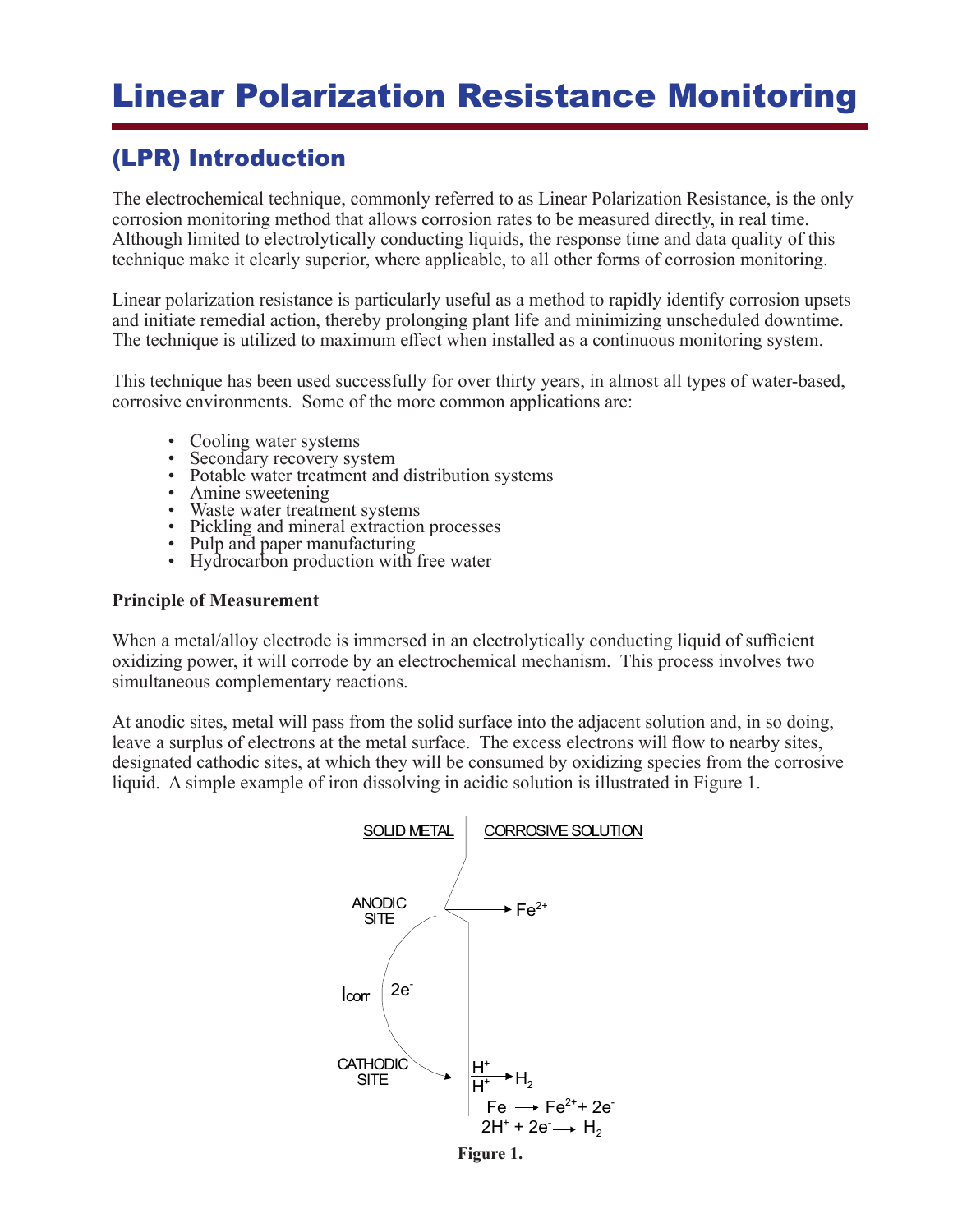The corrosion current  $(I_{CORR})$ , generated by the flow of electrons from anodic to cathodic sites, could be used to compute the corrosion rate by the application of a modified version of Faraday's Law:

$$
C = \frac{I_{CORR} \times E}{A \times D} \times 128.67 \tag{1}
$$

where:

 $C =$  Corrosion rate in "mils per year" (MPY)

- $E =$  Equivalent weight of the corroding metal (g)
- $A =$  Area of corroding electrode (cm<sup>2</sup>)
- $d =$  Density of corroding metal (g/cm<sup>3</sup>)

However, anodic and cathodic sites continually shift position, and they exist within a continuously conductive surface, making direct measurement of  $I_{CORR}$  impossible. Small, externally-imposed, potential shifts (*∆*E) will produce measurable current flow (*∆*I) at the corroding electrode. The behavior of the externally imposed current is governed, as is that of  $I_{CORR}$ , by the degree of difficulty with which the anodic and cathodic corrosion processes take place. The greater the difficulty, the smaller the value of I<sub>CORR</sub>, and the smaller the value of  $\Delta I$  for a given potential shift. In fact, at small values of  $\Delta E$ ,  $\Delta I$  is directly proportional to I<sub>CORR</sub>, and hence to the corrosion rate. This relationship is embodied in the theoretically derived Stern-Geary equation:

$$
\Delta E / \Delta I = \frac{ba \; bc}{2.3 \; I_{CORR} \; (ba + bc)} \tag{2}
$$

The numbers ba and bc are empirical rate constants, the Tafel constants, so the relationship can be more simply expressed as:

$$
I_{CORR} = \Delta I / \Delta E \times constant \tag{3}
$$

The value *∆*E/ *∆*I is known as the Polarization Resistance. In principle it is most easily measured by placing a second electrode (auxiliary) in the liquid, and connecting it to the corroding electrode (test) through an external power supply. This is illustrated in Figure 2.



 $R_P$  = Polarization Resistance  $R<sub>S</sub>$  = Solution Resistance  $C<sub>E</sub>$  = Electrode Capacitance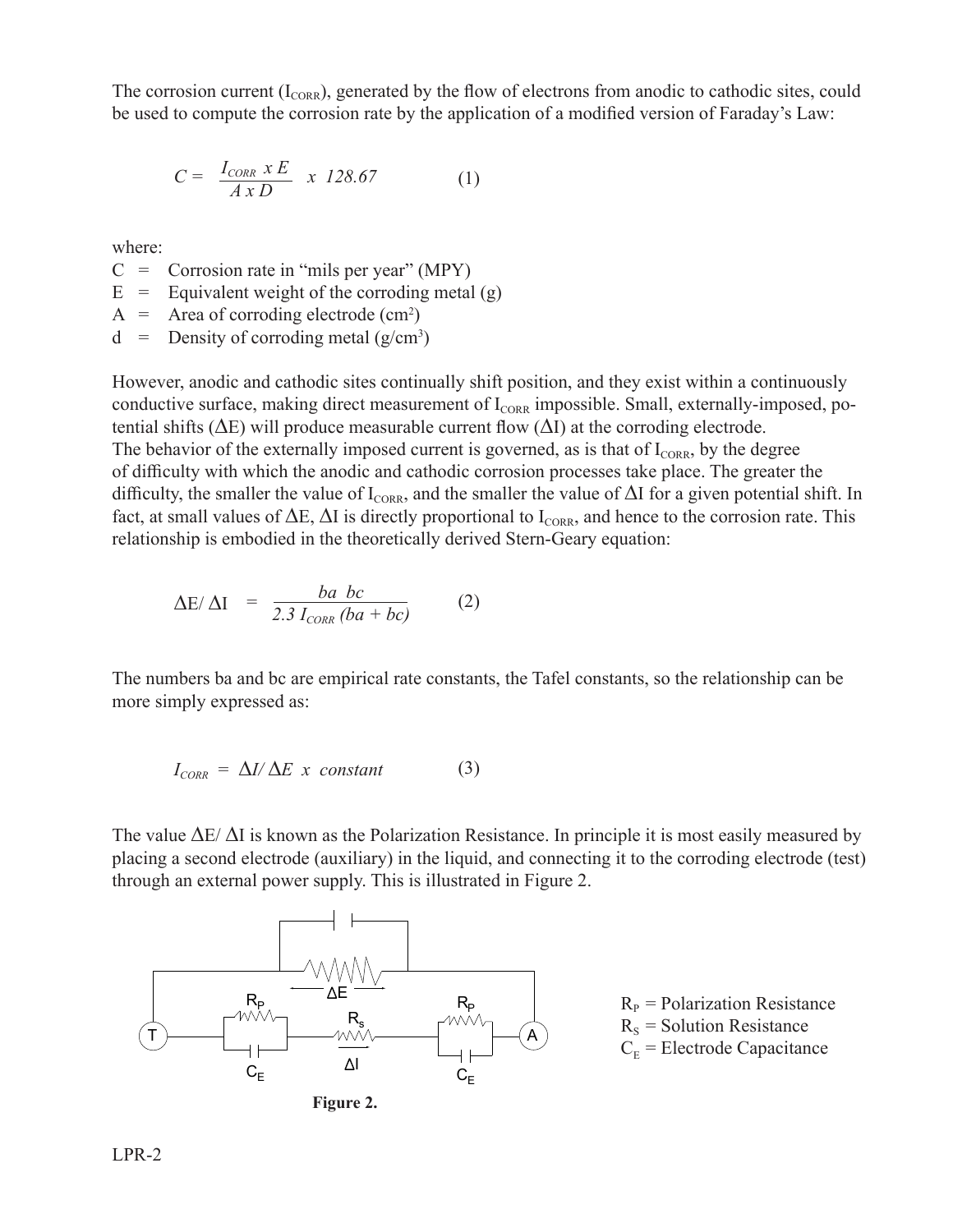The applied potential, in this simple type of two-electrode measurement, is required to over-come the solution resistance as well as the polarization resistance of the corrosion reactions. Consequently, the polarization resistance will be overestimated by  $\Delta I(R_s)$ , and the corrosion rate will be underestimated to an extent given by:

$$
C_M = \frac{C_A 2R_P}{2R_P + \Delta I(R_S)}
$$
(4)

where:

 $C_M$  = Measured corrosion rate  $C_A$  = True corrosion rate

Metal Samples has largely overcome the problem of solution resistance error by using a threeelectrode measurement (the PAIR™ technique). This uses separate circuits for the measurement of *∆*I and *∆*E. The circuit in which the *∆*E measurement is made has an extremely high input impedance, consequently solution resistance has negligible effect on the value of potential shift applied to the test electrode. The basis of the PAIR™ technique is illustrated in Figure 3.



**Figure 3.**

PAIR<sup>™</sup> is a trademark of Metal Samples.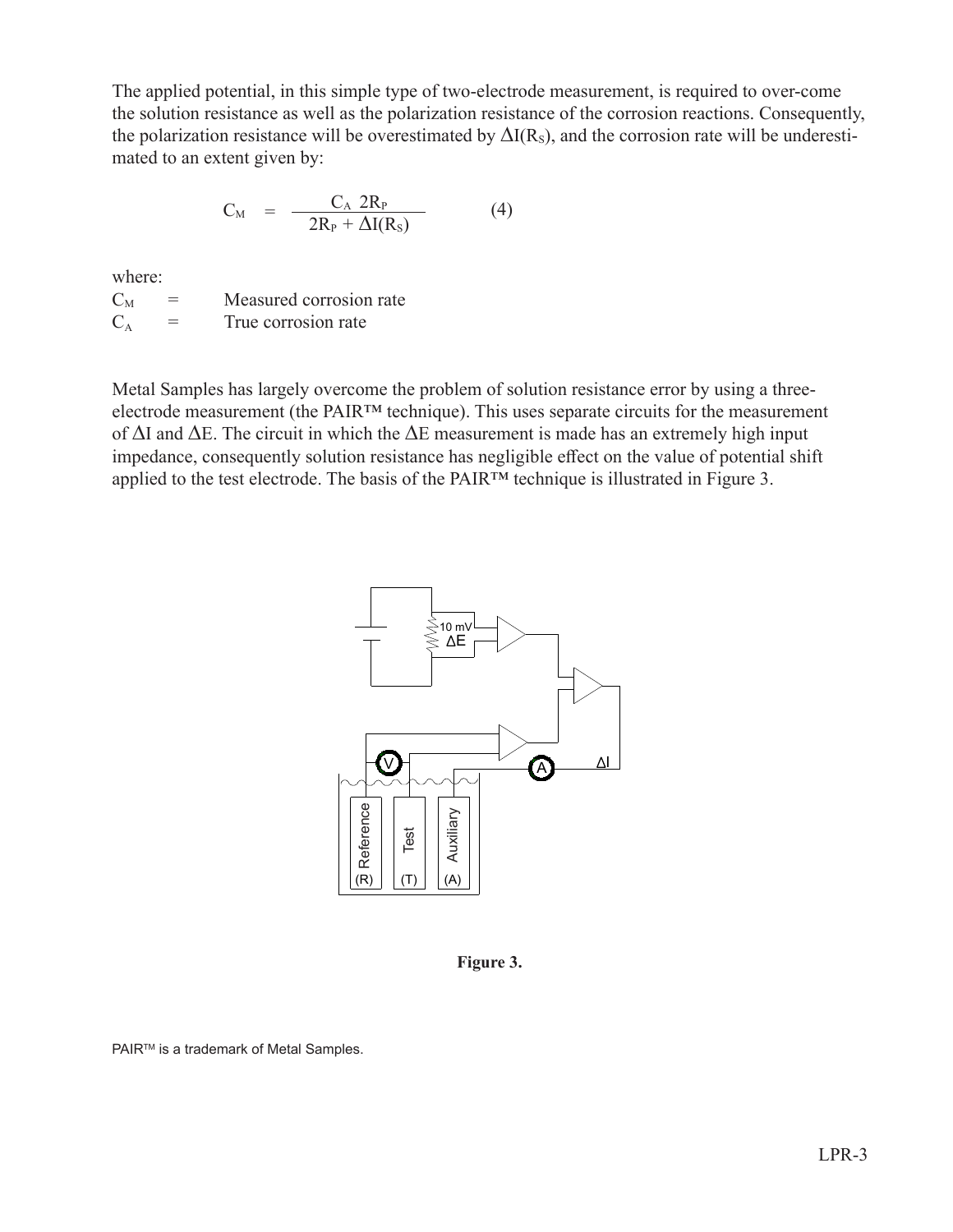When a measurement is made, the PAIR™ instrument will initially null any residual potential difference between the reference electrode (R) and the test electrode (T). After which, current will flow from the auxiliary electrode (A) onto the test electrode. The flow of current, between the auxiliary electrode and the test electrode, will increase until the test electrode potential is shifted 10 mV with respect to the reference electrode. The current (*∆*I) required to sustain the 10 mV potential shift is proportional to the corrosion rate of the test electrode.

The polarizing voltage of 10 mV, that is used in PAIR™ instrumentation, has been chosen as being well within the limits for which the linear relationship between  $I_{CORR}$  and  $\Delta E/\Delta I$  holds. Additionally, the value is sufficiently small as to cause no significant, or permanent disruption of the corrosion process, so that subsequent measurements remain valid.

The instrument reading is given directly as "mils per year." The constant of proportionality, incorporated into the PAIR™ instrumentation, is an empirical number determined by comparison of *∆*E/*∆*I values with weight loss measurements for several hundred alloy/environment systems. This ensures a sound, experimental basis for instrument calibration.

Individual corrosion rate measurements will show a decay characteristic, due to capacitative effects, that exist, to some degree, at all corroding electrode surfaces. This decay pattern is illustrated in Figure 4.



**Figure 4.**

The true value of corrosion rate is the equilibrium value (Ce) that is established after a time interval Tc. This time lag will vary, depending on the specific characteristics of the metal/environment system, between approximately 30 seconds and several hours. Since the decay characteristic is asymptotic, even systems with extreme "capacitative inertia" will closely approach equilibrium within 15-20 minutes; so that most practical measurements can be concluded within a 0.5-20 minute duration. A variable "time cycle" feature is incorporated into most PAIR™ instrumentation to accommodate this capacitative time-lag.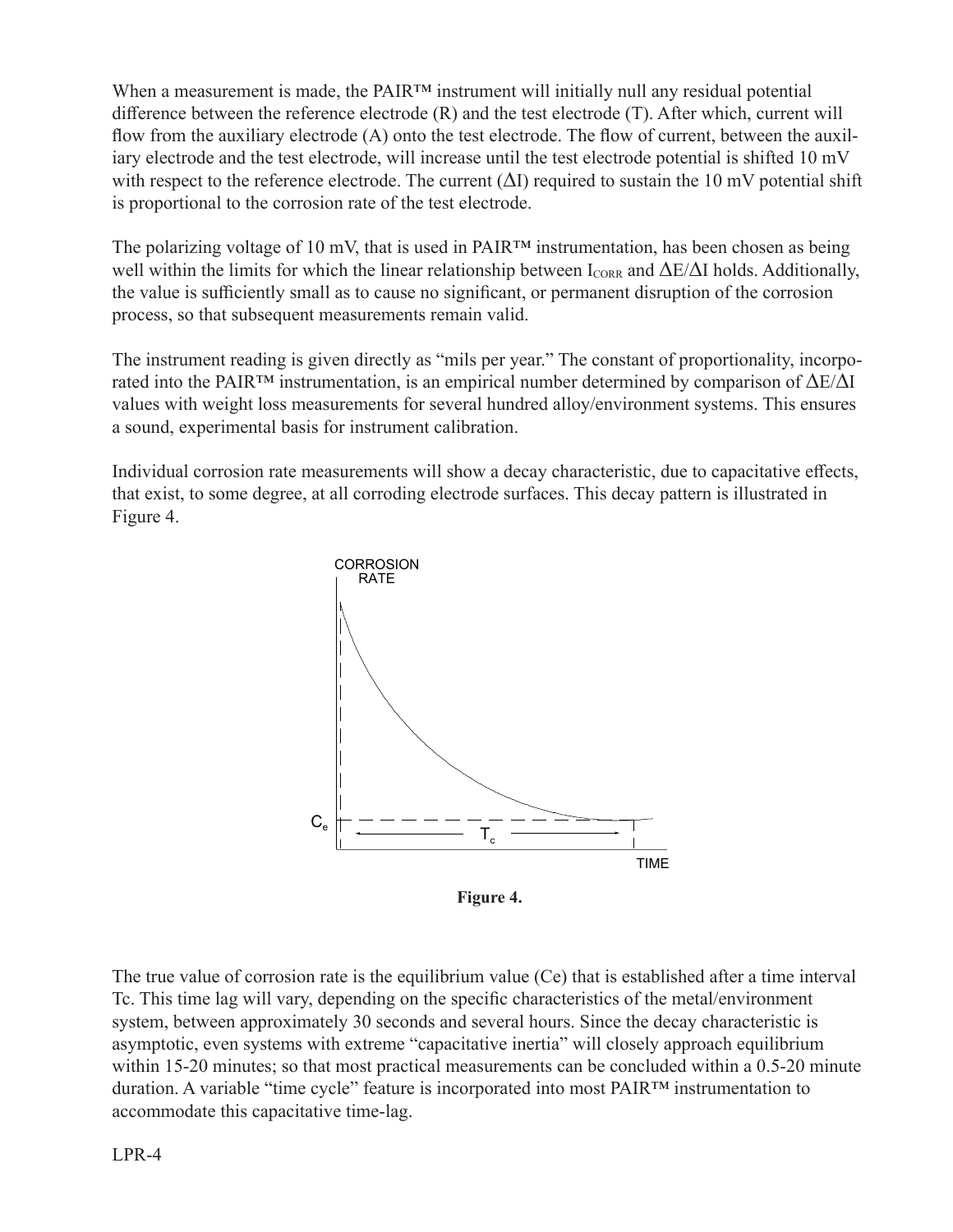#### Probe Electrode Selection

Three-electrode probes are available with a triangular or linear-pin configuration, and in a concentric-ring, flush arrangement. When solution resistances reach extremely high values (10k $\Omega$ /cm), the choice of electrode configuration becomes important. This is due to the spreading effect produced by high resistivity on the current field between the test and auxiliary electrode that, at some point, will allow current to impinge on the reference electrode and displace its potential. The effect is illustrated in Figure 5.



**Figure 5.**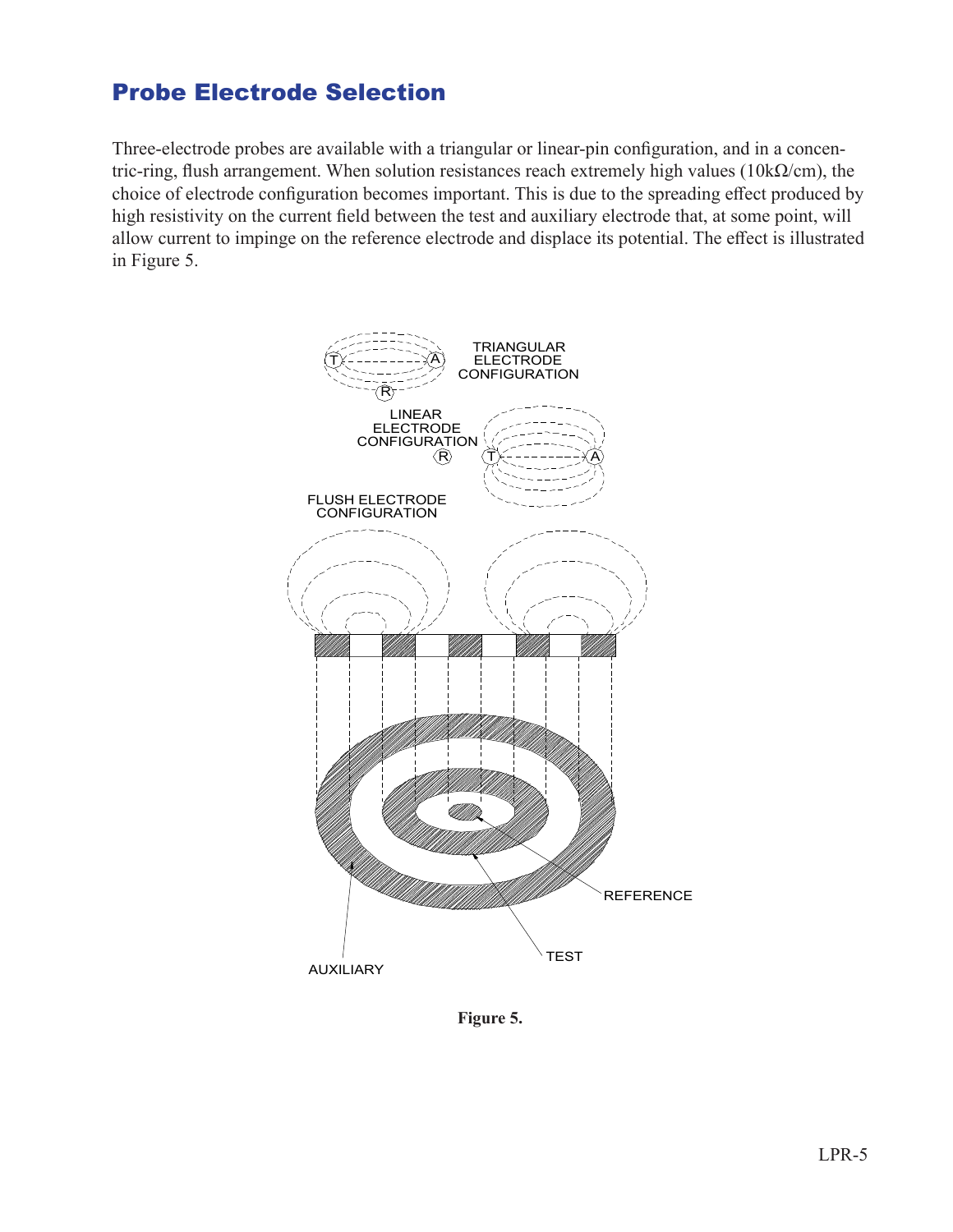Clearly, a linear-pin electrode configuration is less effected by "current spread" than is a triangular array. Concentric ring, flush, electrode configurations are essentially immune from "current spread" effects, due to mutual interference of current fields on opposite quadrants of the disc. As an approximate guide, a triangular electrode array can be used in solutions having specific resistances up to  $10k\Omega/cm$ , and the linear configuration up to  $50k\Omega/cm$ . In principle, the flush array will operate successfully as long as the environment offers some electrolytic conductance, however,  $500 \text{k}\Omega/\text{cm}$  is a good guide to practical working limits. Electrode configuration is, therefore, of primary importance in selecting a probe type for a given application.

Most other criteria for probe selection relate to the physical characteristics of the system, such as temperature and pressure ratings, and whether probe insertion/removal must be undertaken without system depressurization. Metal Samples offers a wide variety of probe body styles, addressing these various needs. The simplest probe body style is the fixed length version, an example of which is shown in Figure 6.

![](_page_5_Figure_2.jpeg)

**Figure 6. Fixed Length PAIRTM Probe**

Typically equipped with an NPT bushing, the fixed PAIR™ probe is screwed into place. Probe installation requires system depressurization, unless an isolatable side-stream device is employed. Versions of this probe with 1" NPT, 1½" NPT, and 2" NPT entry bushing are available, with a maximum operating pressure of 3600 psi. An adjustable length version (shown in Figure 7) is also available with a movable entry bushing that will operate up to 1500 psi.

![](_page_5_Figure_5.jpeg)

**Figure 7. Adjustable Length PAIRTM Probe**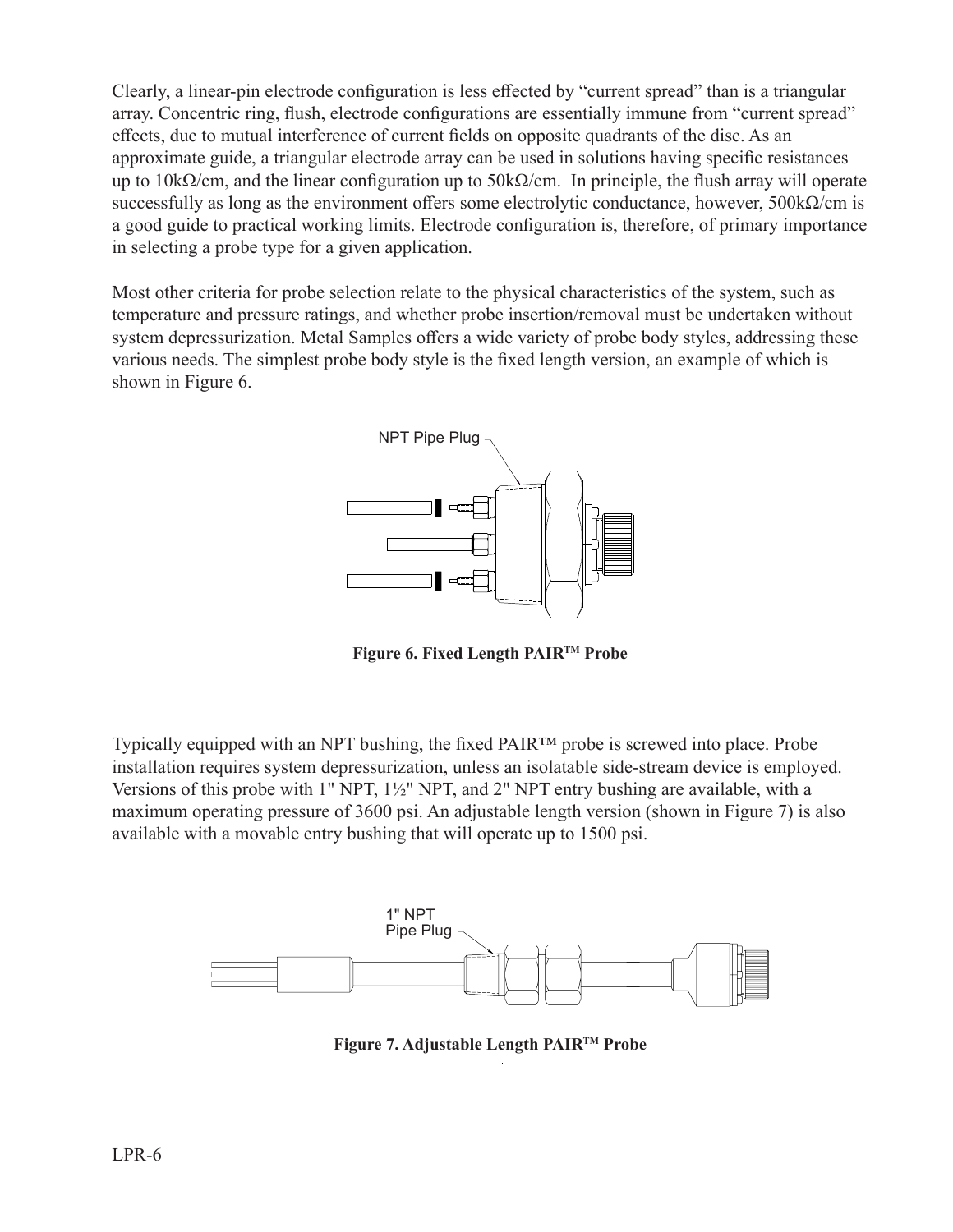Retractable probes, supplied with a 1" FNPT packing gland are available. Used in conjunction with a 1", full-port, ball-valve these probes can be inserted and removed without system depressurization at pressure up to 2000 psi.

Retractable probes can be supplied with a safety frame that prevents probe "backout" in high vibration systems, and aids the insertion/removal process at the high end of the pressure operating range (above 150 psi).

For insertion/removal at high operating pressures, Metal Samples offers the retrievable probe. This style probe can be inserted and removed, without system depressurization, at operating pressures up to 3600 psi. To accomplish highpressure retrieval, the probe is used in conjunction with a special range of fittings, plugs, tools, and valves that are discussed in the High Pressure Access Fittings section of this catalog. The retrievable installation, a standard for the oil and gas production industries, is illustrated in Figure 8.

All probe body configurations discussed are for industrial use, and are constructed of AISI 316L stainless steel. As such, they meet NACE material standard MR0175 for sour service use. Additionally, all industrial quality PAIR™ probes have a glass-sealed, electrical connector that has an operating pressure rating of 6000 psi, to provide a "backup" seal in the unlikely event that the primary electrode seals fail.

Metal Samples also offers a range of laboratory PAIR™ probes and cells, side-stream devices, custom test-loops for laboratory investigation.

![](_page_6_Figure_5.jpeg)

**Figure 8.**

#### Instrumentation

Metal Samples offers a wide range of PAIR™ instrumentation to suit almost any customer application. Instrument products offered include:

- Handheld Meters and Data Loggers
- Field-Mounted Data Loggers
- Field-Mounted Transmitters